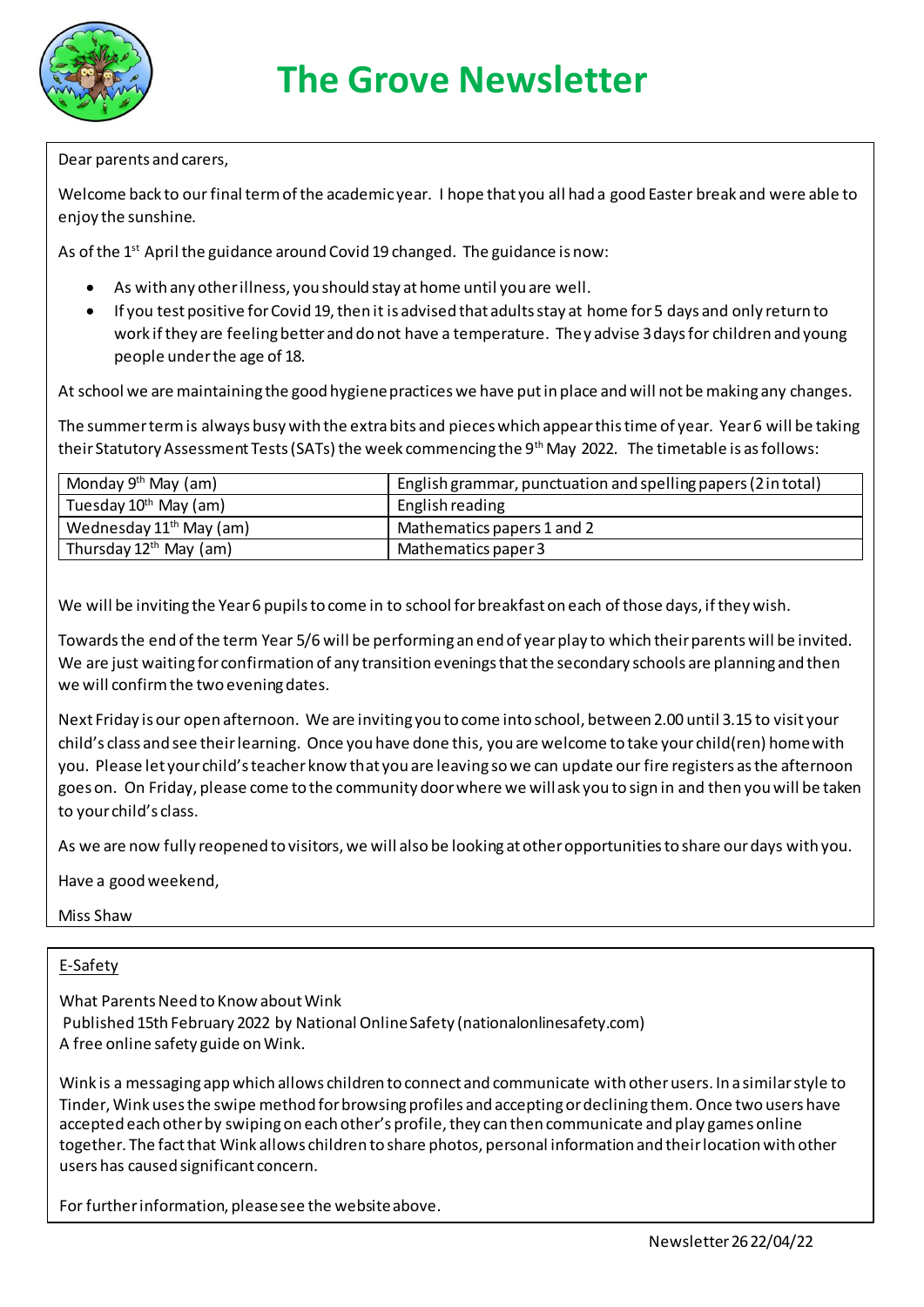

**Attendance**

# **The Grove Newsletter**

| <b>Class Name</b>   | % attendance from Tuesday 19th April - Friday 22nd April |
|---------------------|----------------------------------------------------------|
| The Aviary          | 87.5%                                                    |
| Gosling             | 97%                                                      |
| Wren                | 98%                                                      |
| Ostrich             | 91%                                                      |
| Kookaburra          | 89%                                                      |
| Flamingo            | 79%                                                      |
| Woodpecker          | 92%                                                      |
| Toucan              | 94%                                                      |
| Hummingbird         | 96%                                                      |
| <b>Whole School</b> | 91%                                                      |

#### **Sun cream and almond oil warning**

Please be aware that some brands of Nivea sun cream contain Almond Oil, which you may wish to be aware of if your child has an allergy. In particular, the 'Nivea Kids Protect and Care' product now contains Almond Oil (listed in ingredients under its Latin name of 'Prunus Amygdalus'), when it did not previously.